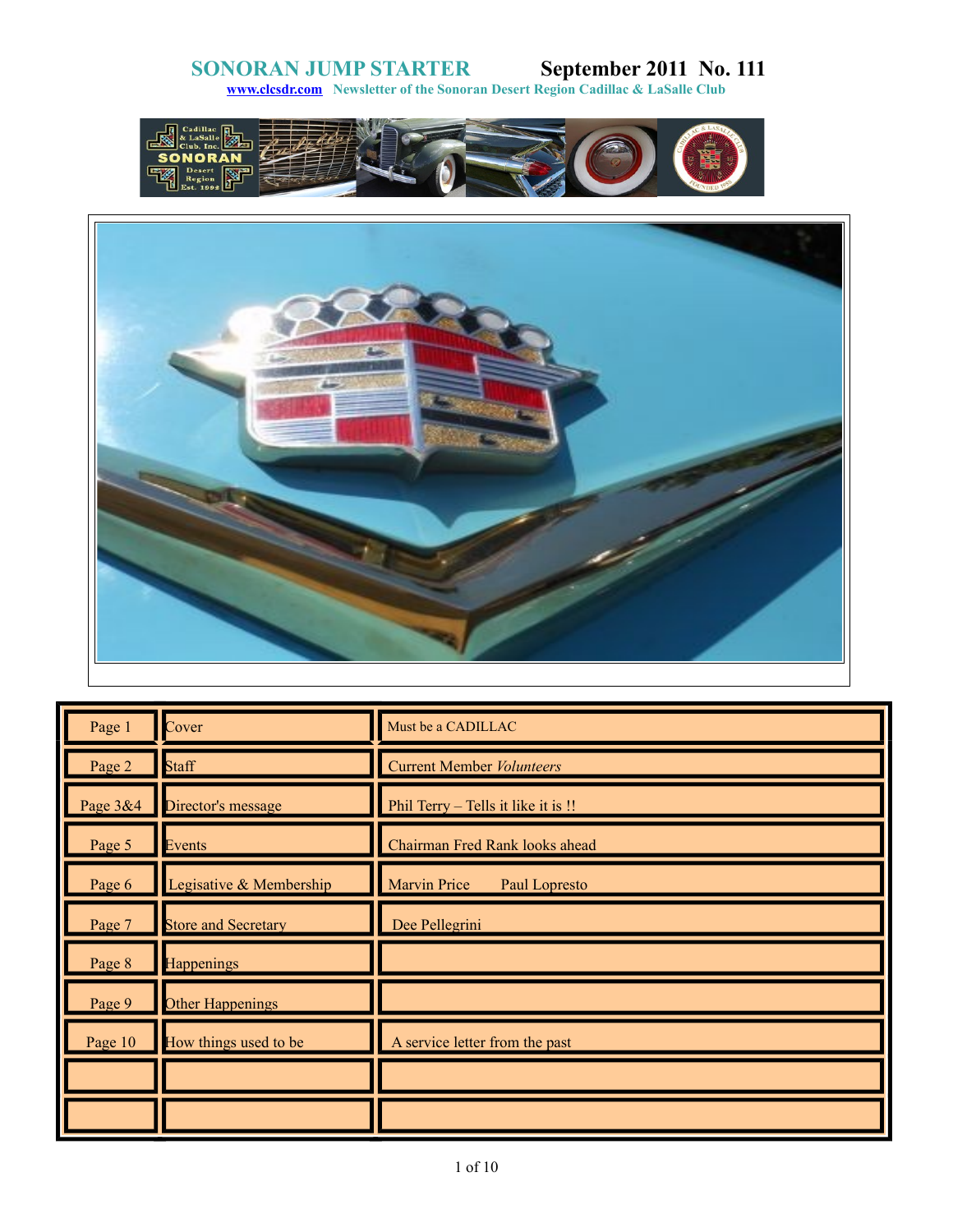**[www.clcsdr.com](http://www.clcsdr.com/) Newsletter of the Sonoran Desert Region Cadillac & LaSalle Club**



# **Disclaimer & Member Volunteers**

### **Editorial Policy:**

The Sonoran Jump Starter is an official publication of the Cadillac & LaSalle Club-Sonoran Desert Region (C&LCSDR), Scottsdale Arizona. The Sonoran Jump Starter will be published 4 times yearly. The materials published are those submitted by members of the C&LCSDR. The opinions expressed are by those members of the club and do not necessarily express the opinion or position of the Board of Directors or other members of the C&LCSDR. The Sonoran Jump Starter reserves right to accept or decline materials for publication.

### **Submittal Policy:**

Deadline of all submittals will be the 15th of the preceding month of publication. Publication dates are Marchl, June, September and December of each year

### **Board Members:**

### **Cadillaction:**

General Membership meetings are held on the  $2<sup>nd</sup>$  Tues of each month except August – unless otherwise notified by the Director.

| <b>POSITION</b>               | <b>NAME</b>           | <b>PHONE#</b> | <b>MOBIL#</b> |
|-------------------------------|-----------------------|---------------|---------------|
| <b>Director</b>               | <b>Phil Terry</b>     | 602-840-4308  |               |
| <b>Asst-Director/Treasuer</b> | <b>Jerry McGilsky</b> | 480-219-2888  |               |
| <b>Secretary/ SDR Store</b>   | Dee Pellegrini        | 480-419-1137  |               |
| <b>Editor-Past Director</b>   | <b>Pete Hilgeman</b>  | 480-488-1963  | 480-785-6636  |
| <b>Membership</b>             | <b>Paul Lopresto</b>  |               |               |
| Legislative Issues            | <b>Mary Price</b>     | 480-429-6997  |               |
| <b>Car Coordinator</b>        | <b>Fred Rank</b>      | 623-322-3424  |               |
| <b>Past Director</b>          | Fred Lee              | 623-516-0299  | 623-694-2331  |
| <b>Past Director</b>          | <b>Dave Dubie</b>     | 480-998-4749  | 602-910-1920  |
| <b>Past Director</b>          | Dave Ritchie          |               |               |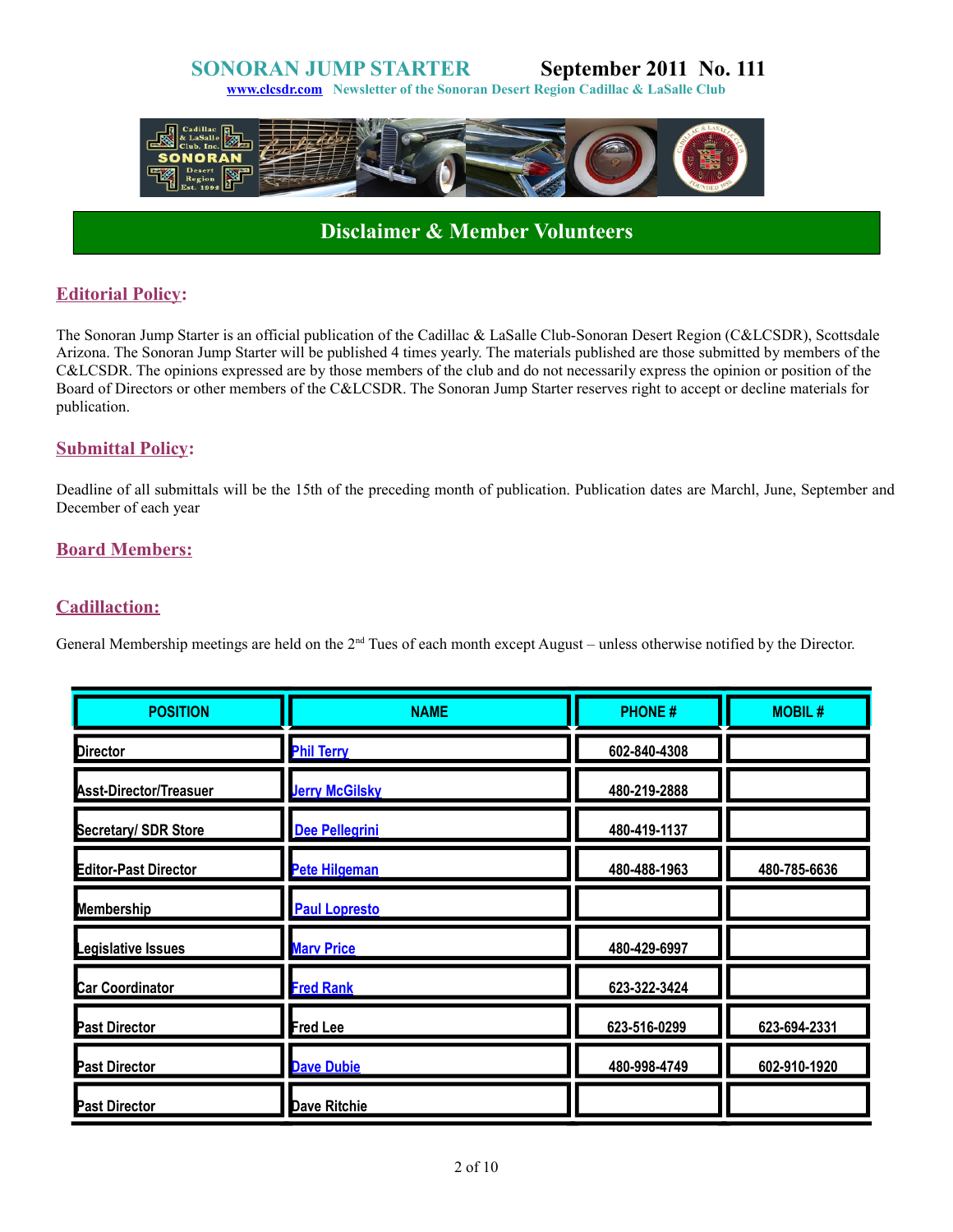**[www.clcsdr.com](http://www.clcsdr.com/) Newsletter of the Sonoran Desert Region Cadillac & LaSalle Club**



### **DIRECTOR'S MESSAGE [Phil Terry](mailto:phildeville@qwest.net) - Dir**

Summer in the desert, don't ya just love it? I managed to get out of town twice and get a couple of things off my "bucket list".

**June** took Sandi and me to the [Cadillac National Driving Tour i](http://www.clcntx.com/photo_gallery/June-2011/June-2011.html)n Texas, hosted by the North Texas Region (Rubye Musser, Director). We hauled the '54 in an enclosed trailer that I borrowed from one of my buddies. On the way to the Lubbock start, we encountered forest fires, dust storms, rain, hail and a flat tire on the trailer!



**Tuesday, June 7** - Lubbock- we went to a really wonderful Windmill Museum. Wind-powered wells helped settle the West and modern wind turbine generators sit atop every oil-patch. After touring the Buddy Holly museum we were welcomed with a Texas-style BBQ party at Alderson Cadillac. That piece of the tour was especially important to me as the '54 was sold new at Alderson. With the lot full of classics, the local news was there, and Jack Alderson one of the founders came out for the occasion. He told me he was there the day my car was sold in 1954. We stopped by the Bush Collection in downtown Lubbock on the way back to the Hotel.

**Wednesday, June 8** - we had a long drive through farm country to Amarillo. We stopped off for Apple pancakes mid-morning, lunched in the shade of the Briscoe County jail and enjoyed chicken fried steaks at the Welcome Reception.

**Thursday, June 9** – we drove out on I-40 to the "Cadillac Ranch". This is the Stonehenge of half buried Cadillacs. The cars had so much graffiti on them; the paint was a structural element. We snuck downtown with Bob Musser (Rubye's husband) to his favorite barbeque joint. Lunch with the locals including a posse of Texas Rangers! That afternoon we headed out past the Helium Plant and seven miles of stockyards. Fortunately the wind was in our favor! We ended up in Hereford at Saint Mary's church to see the frescoes painted by Italian POWs during WWII. A sauerkraut and sausage dinner was served as we learned about the new National Driving Tour Program from Marsha Redman (Vice President of National Meets & Tours).

**Friday, June 10** – we took a short drive to the River Breaks Ranch where we were chauffeured in wagons pulled by tractors. We followed a cattle drive into a canyon, had a huge cowboy breakfast and later watched horse races. That day I learned horses will eat 1965 Cadillac convertible tops. Next we cruised over to Canyon, Texas and the Panhandle Historical Museum. This place is HUGE! I spent 2 ½ hours inside and found a shade tree outside perfect for an afternoon nap. We had Czech food for dinner at Saint Ann's followed by raffles and awards. Sandi won a grabber and the '54 took the "Church Ladies Choice" Prize (a Cadillac tote bag).

**Saturday, June 11** – in the morning we caravanned to the Amarillo Auto Hobbyists Council Meet hosted by the Warrick Collection. This was a huge facility, from junkyard to restoration shop to museum on one site. That afternoon we headed out to Palo Duro Canyon (the Grand Canyon of Texas) with Doug and Marsha Redman. It was a treat to be chauffeured in their '76 Eldorado convertible. We all had a big steak dinner and watched the musical "Texas" in the natural amphitheater at the bottom of the canyon.

**Sunday, June 12** – we slept in till 8:00, loaded the car, said our goodbyes and headed for home. That evening we had the pleasure of dinner with five of the founding members of the New Mexico Region. They showed true "Cadillac Style" by picking us up in a mint condition '62 Cadillac Limousine and taking us out for New Mexican food.

**Monday, June 13** – we continued our trip home and I was really glad to have that trailer when we went through 40 miles of newly chip sealed roads west of Heber. I have video of the National Driving Tour that I hope to show at the September meeting.

The 'No-meeting" dinner held in July brought out 25 members to Eddie's House in Scottsdale, just great food and great friends getting together. It was nice to see Gene and Mary McLemore back in action!

**In August,** Sandi and I joined Richard Dormois, Bob & Dot Messinger, Don & Dee Pellegrini, Carl & Sharon Rieken, Dave Ritchie, Cathy Richardson, and John & Jane VanderHeide at the Grand National in Dublin, Ohio. After an uneventful plane trip we had a delicious dinner of walleye and micro-brews in a local pub called Oscars. The next day we endured a long bus trip to the S&S Coachworks Company (oldest hearse and limousine builder in the US) in Lima, Ohio. We enjoyed a box lunch and then I was off to the Museum Board Meeting. They are still working on the building design and raising money for the project. Speaking of raising money, our own Richard Dormois auctioned off a '96 Deville for the museum for the tidy sum of \$9,600 during the Welcome Reception.

**Thursday, August 11**- we were back on the bus to Rahal Letterman Racing, Anthony-Thomas Candy Company and the Stuphen Collection.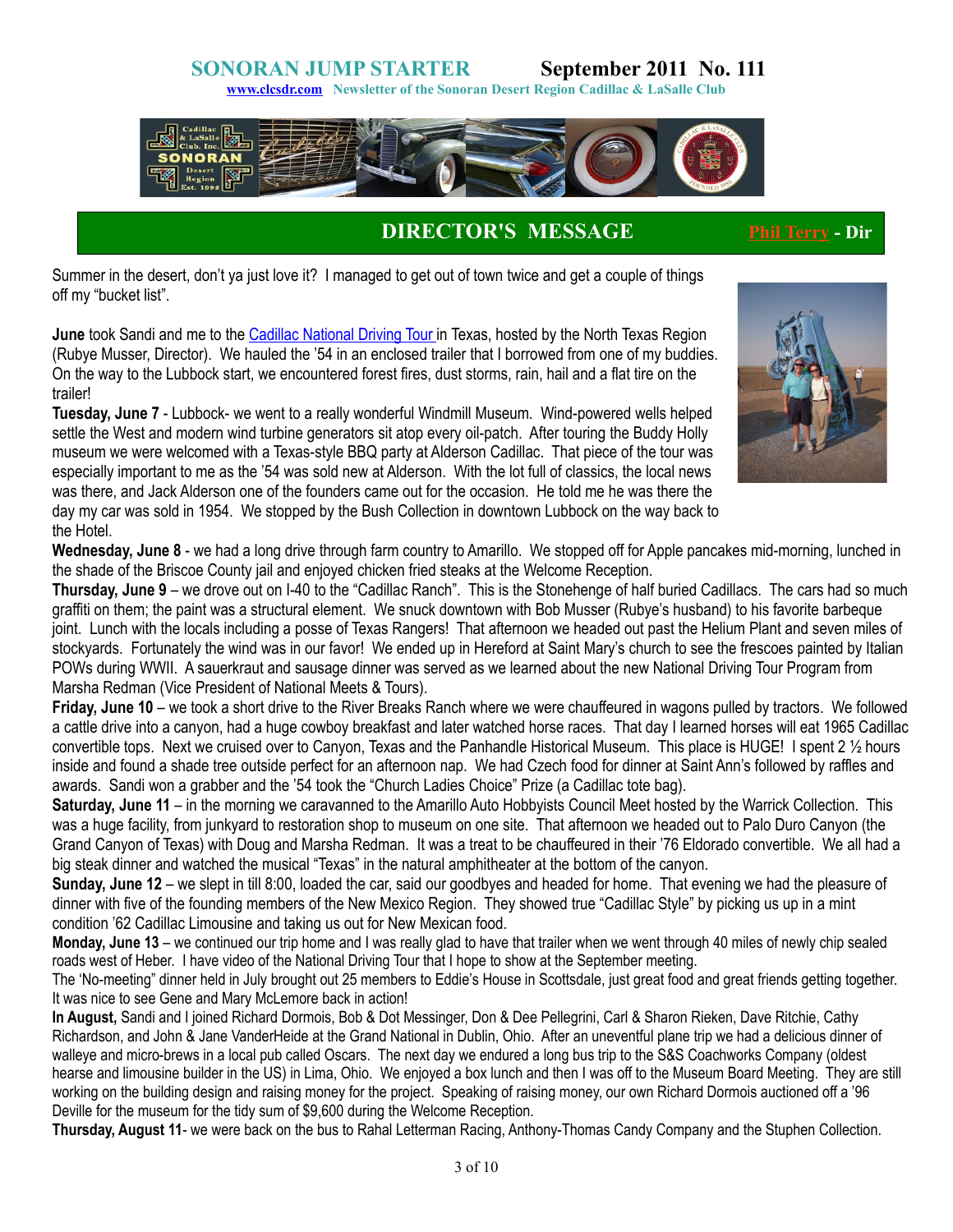**[www.clcsdr.com](http://www.clcsdr.com/) Newsletter of the Sonoran Desert Region Cadillac & LaSalle Club**



# **DIRECTOR'S MESSAGE (Cont) [Phil Terry](mailto:phildeville@qwest.net) - Dir**

**Friday, August 12** - was the National Board of Directors meeting with Lars Kneller and our own Dave Ritchie at the front table, things moved along fast and we finished at 1:30. A new record! I learned next year's Grand National will feature live streaming video 24/7. For those of you who are unable to attend the Florida National Meet in person you will be able to view the show field. Following a presentation to the Board, Dee opened the Club store with some assistance from Sandi and Don. Dee's sales were great and she even sold the samples of her new fall line-up! Later that evening we were back on the bus to Plain City for an Amish Dinner. Of course I overate and then had pie! Following the stuffing, swarms of mosquitoes gorged on me when I ventured out on the porch. **Saturday, August 13** - I spent the day judging cars. This year I got mid 70s cars, except Eldorados. They were nice examples of the period with one exception. I judged a near perfect Mirage pickup. Think "Cadimino" with opera windows. It took a first place. The Midwestern steak dinner was excellent at the Awards Banquet and the new Awards format was so successful, we were done by 9:30. Another record!

**Sunday, August 14** – my brother Ron and his family came down from Michigan to pick us up. The weather had been sunny and dry all week, but that was about to change. As we headed north to Canfield, Ohio I saw more rain that day than I have seen in the last five years in Phoenix. The skies cleared just as we got to Argus Park to see where my Dad's ashes are spread. Then we headed over to my Aunt Hazel's house. It was a treat for us to have dinner with her and some of my cousins. We spent the night in Youngstown and had mixed weather for the ride up to Detroit the next day. I had planned a couple of things in Michigan, but my brother also had plans for me. I wanted to meet up with Keith Ambs at the Gilmore Museum on Tuesday for lunch. Ron wanted to go too, so Monday night we took out the cooktop and stove, cut the counter top and backsplash for the new stove and didn't even break any tiles! We delivered the job on-time and "man-clean".

While my sister-in-law spent 3 hours cleaning up the sawdust, Ron and I drove to the Gilmore. It is in a remote rural area, past the Kellogg test farms, 30 miles from a traffic light. It's a beautiful, tranquil setting for a museum. Ron and I walked most of the collections when Keith called. We met up and saw the other buildings with Keith as our guide. We were headed to town for lunch when I saw Mike Spezia, the "top guy". Keith, Ron and I ended up on the patio with Mike enjoying the Blue Plate Special from the Museum Diner. After lunch Mike took us all on a personal tour of their newest building. Mike asked if we wanted to see the storage building and restoration shop. We had to drive to those buildings, so, I shooed all the photographers away from Keith's '60 Mercedes Benz 300SL Roadster and jumped in the passenger seat for the short trip. Later, I snuck in the driver's seat long enough for Ron to take a photo of me behind the wheel of that fabulous car!

**Wednesday, August 17** – Ron convinced me to fix the sump pump and put new spindles on his tractor so we all could attend the Motor City Region's party at the Woodward Dream Cruise. So many cars, so little time! We saw everything from Duesenbergs to junk you wouldn't waste a bullet on. One car really caught my eye, a '57 BMW Isetta, stretched, with a "blown 350" hanging out of the back. The Motor City folks were very gracious hosts, even inviting us back for a private party at the Day's home on Friday evening. **So what did we do Thursday?** Figure eight races at the Armada County Fair! Midwestern fun at its very best!

The Friday traffic heading to the Woodward Dream Cruise was much heavier than it was on Wednesday. Ron snuck in the back way to the Day's Party. We knew we were at the right place when the yard was full of Cadillacs and Bill & Peg Van Luven's Fire Truck. After being assigned a parking space we hit the buffet and BBQ. The Day's had bleachers and shade set-up for us right on Woodward Avenue where we watched the rolling car show into the night.

 As soon as we got on the plane Saturday afternoon, it was starting to rain again. Looks like Friday was the best night of the week on Woodward Ave.

Fred Rank has stepped up to chair the Activities Committee and has lots of fun in store for us this year. He and Jacky really know how to organize events and I'm excited to see what's coming down the road! Speaking of the road, I'm back on it!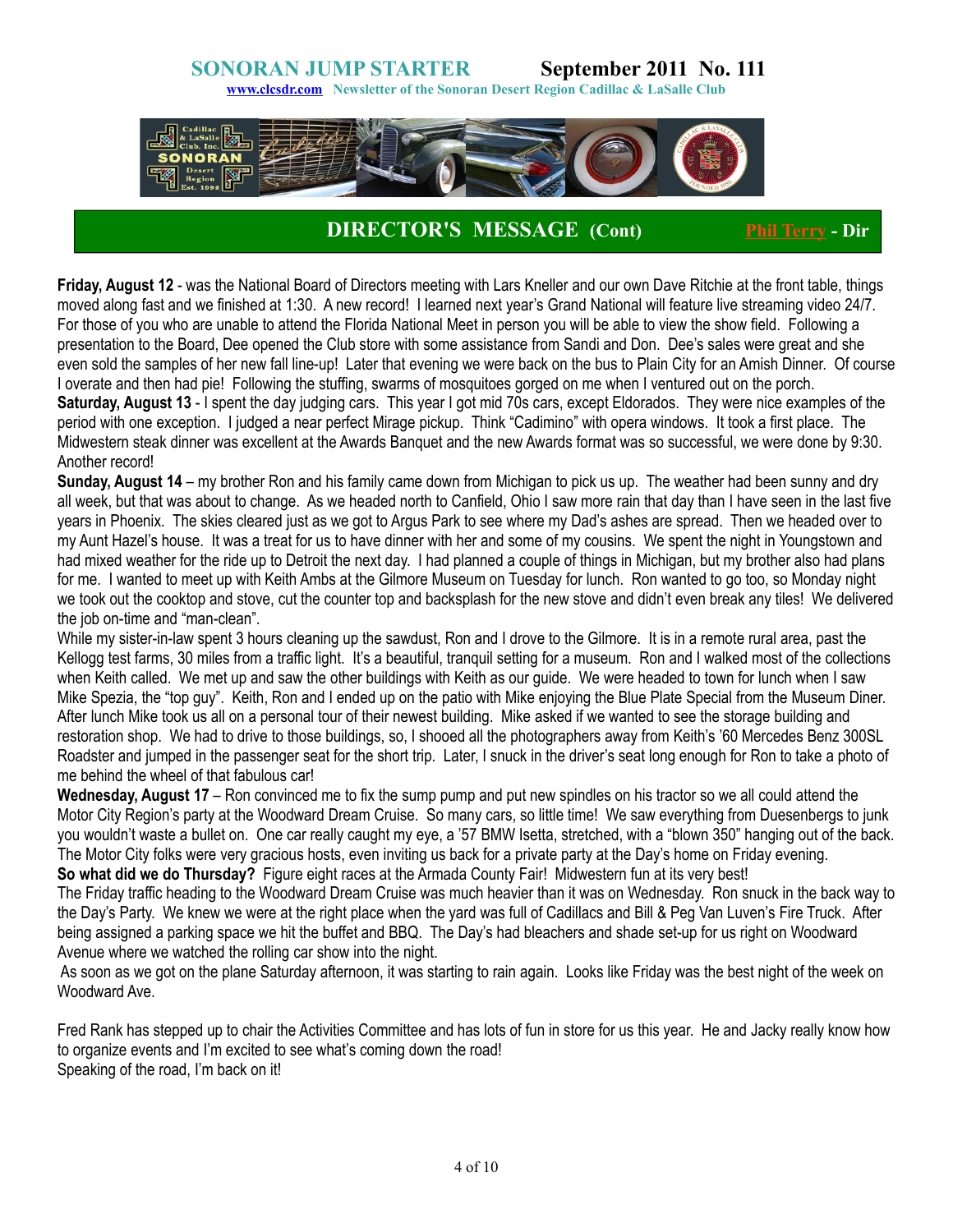**[www.clcsdr.com](http://www.clcsdr.com/) Newsletter of the Sonoran Desert Region Cadillac & LaSalle Club**



**EVENTS Committee [Fred Rank –](mailto:jmcgilsky@robertsresorts.com) Chairman** 

**September 15th 2011**, **[Musical Instrument Museum](http://www.themim.org/)** on Tatum and the Loop 101, great parking and lunch cafe inside.Elvis exhibit plus many others . One visit cannot see it all-- bring walking shoes.

**September 24th 2011** Barrett-Jackson is the next weekend in Vegas at Mandalay bay where the local club has a booth. Our club can participate . Call Lauren Schweitzer 702-334-1150

**October 15th 2011**, [Verde valley Train](http://verdecanyonrr.com/) ride, see email from Jerry for details of cost and times.. Bob Joslyn set this event up. Not an overnite and it takes a full day . Also, possible Coulter Cadillac Tempe Auto Plex car show.

**Novemeber 12, 2011** the Paradise Valley car show which some of the club's members always attend

**November 19th 2011**, Mel Martin's Auto Collection visit off I-17 , details to follow. Lunch will be before/ after and we can all get together for a convoy. Restaurants are individual choice.

**December 12th 2011**, Pavilions Ronald Macdonald car show and check presentation

J**anuary 14th 2012** to 21st Barrett-Jackson where we will have a booth to man for the week. BJ parade on the 14th where will have 10 cars.

**January 29th** at McCormick Ranch annual x-Mas party and auction

**February 5th 2012** Motoring thru Time downtown exhibit, Optional AAHC Sanderson Ford Car show. Neil DeAtley garage tour , all day and lunch Feb 25th, tentative.

**March 17th 2012**, drive our cars to the Wrigley mansion at the Biltmore for a luncheon.

**April 24th 2012** , the annual steak fry Picnic at Cave Creek park with Chef Don.

**May 12th 2012** , an unusual Drive In Theater night with the cars on Hayden. Dinner first at a restaurant to be chosen nearby then convoy to the Drive In.

### **June 2012 NOTHING**

**July 21st 2012** The no meeting meeting at Durant's downtown

**August 2012** Grand National in Florida

Watch your e-mails for details on all of these events and attend the club meetings as well for more information!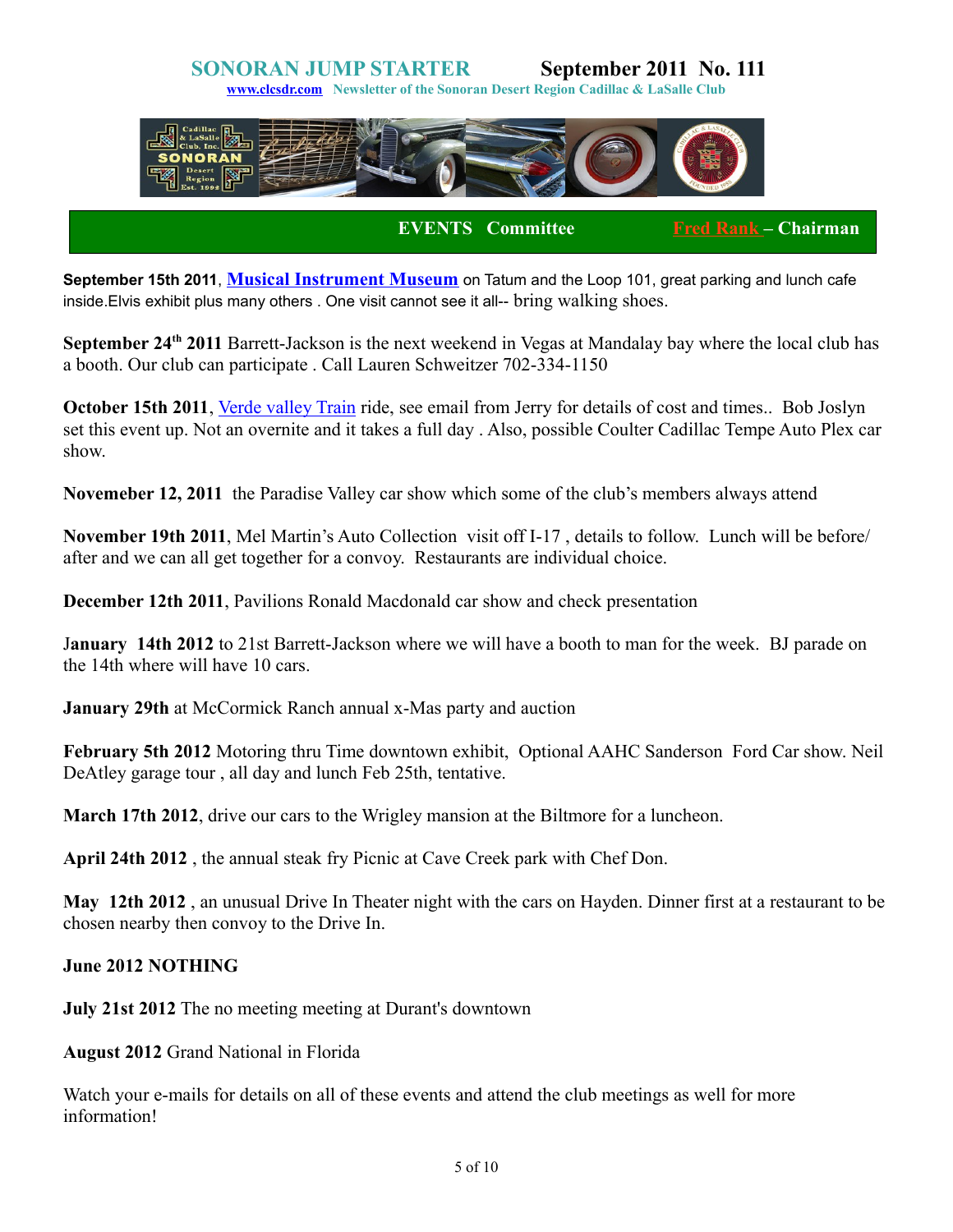**[www.clcsdr.com](http://www.clcsdr.com/) Newsletter of the Sonoran Desert Region Cadillac & LaSalle Club**



**LEGISLATIVE Marvin Price– Liason** 

### **Legislative Review**

 There is not a lot of activity at the State level since the Arizona Legislature is not in session until January 2012. The automatic exemption for emission testing from model years from 1967 to 1974, SB 1324 which was signed into law is still waiting for the EPA to sign off on it. The 15 year exemption for cars covered by collector car insurance generally covers most of us who are hobbyists.

On the national scene the E 85 problem still exists. There are eight bills in the House and Senate to restrict or eliminate the expansion of Ethanol in motor fuels.

 The proposed legislation removes the tax incentives for the production of ethanol including tax credits. One bill would specifically limit the ethanol content to 10% .

Another bill would make the federal Government liable for damages caused by the use of fuel containing ethanol. Presidential candidate Rick Perry in a speech last week announced that he was against all subsidies including Ethanol.

All of these bills have been referred to committee where they will probably languish since most of the politicians are more concerned with their reelection.

In the meantime we will keep watch for any adverse laws or legislation which will negatively impact our hobby.

**MEMBERSHIP Paul Lopresto** 

AWOL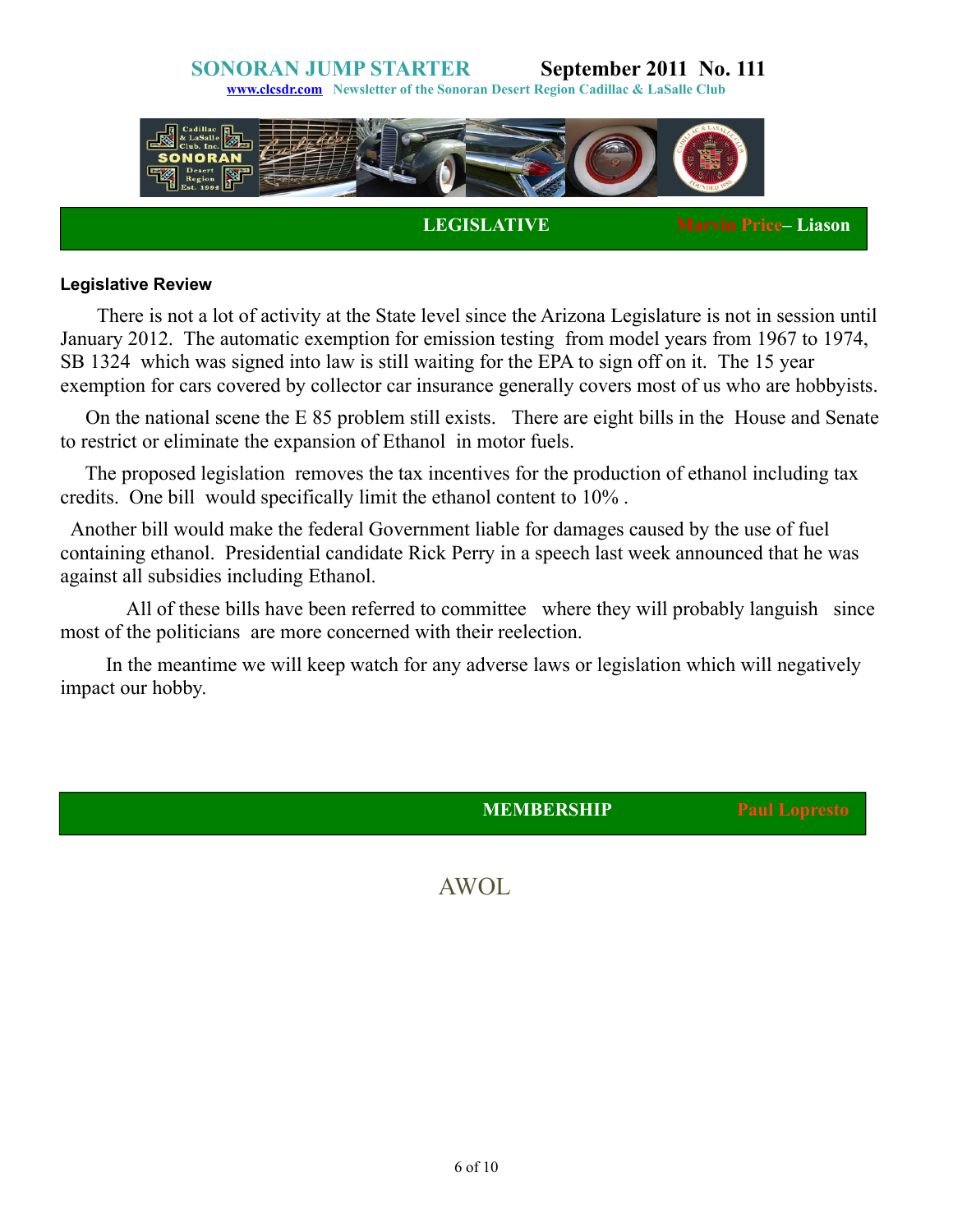

**CLUB STORE MANAGER / SDR SECRETARY [Dee Pellegrini](mailto:dpellegrini66@msn.com)** 

The fall season is just around the corner. We are looking forward to some cool days and nights; so why not order some club apparel for those cool car cruises and car shows? How about a jacket, denim shirt or a hat with our club logo? Lapel SDR pins are still available for \$10.00 each.

Arizona will be celebrating its Centennial on February 14,2012. I will have t-shirts (with pockets) and polo shirts with a special logo for the Centennial event for sale at all of our membership meetings. Join in on the celebration and at the same time support our club store!

New members can go on our SDR web site and order club apparel. Check out our fantastic line of apparel and order your item on the online form.

See you at our next club meeting wearing one of our fine shirts, jackets or hats!

The Grand National in Ohio was a great success. We had our CLC Club Store Apparel on display. It was very well received by the members and guests that attended the event. Our products and samples were sold out!! A big thanks to Sandi Terry for helping to sell our apparel and sharing her time with me at the CLC Store.

Please choose your item from our online order form and you can pick it up at our next membership meeting.

**CONTACT: [Dee Pellegrini](mailto:dpellegrini66@msn.com) or call 480-419-1137**

### **HAPPY SHOPPING!! SUPPORT OUR CLUB!! Dee Pellegrini SDR Secretary/Club Store Manager**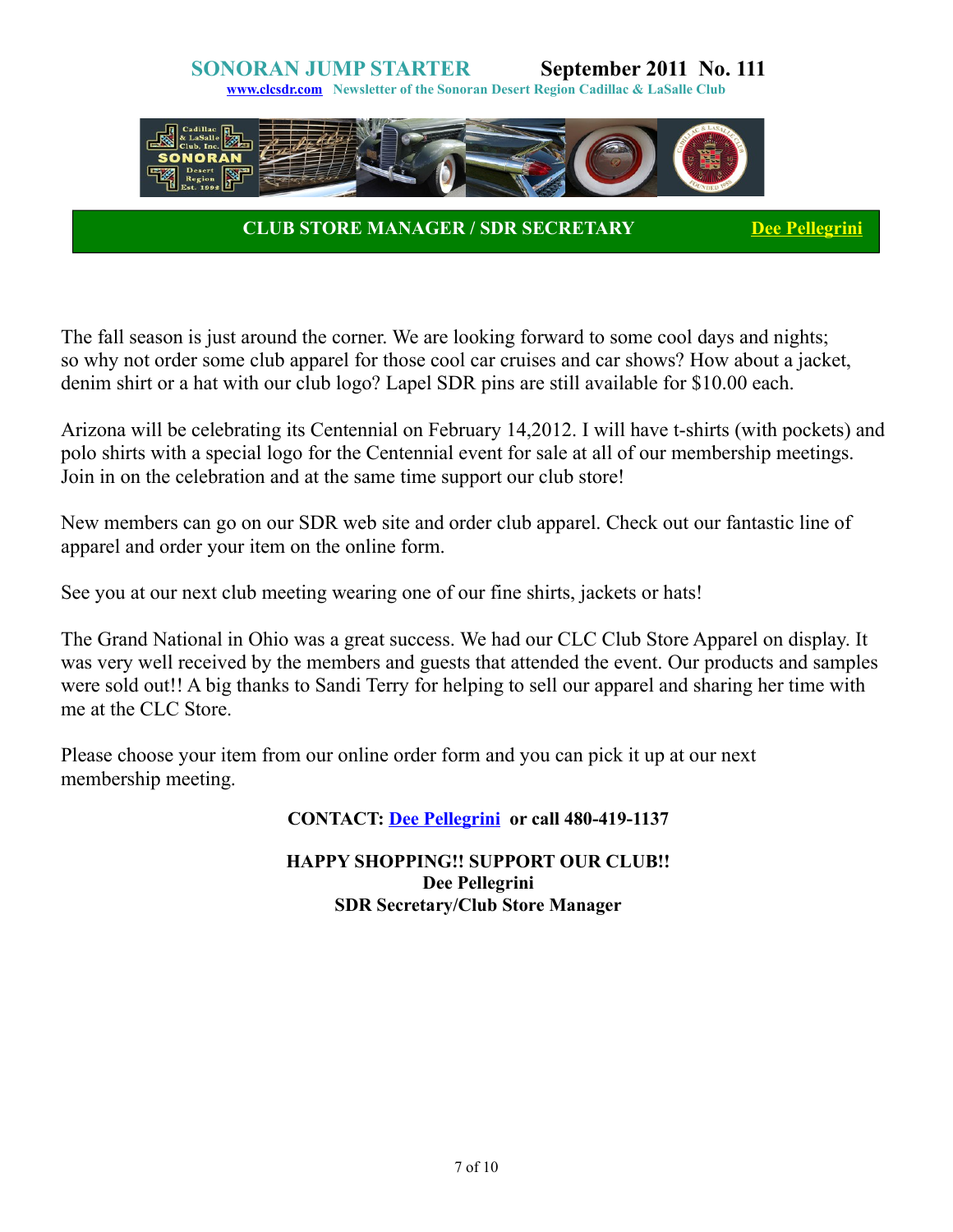**[www.clcsdr.com](http://www.clcsdr.com/) Newsletter of the Sonoran Desert Region Cadillac & LaSalle Club**



# **HAPPENINGS**









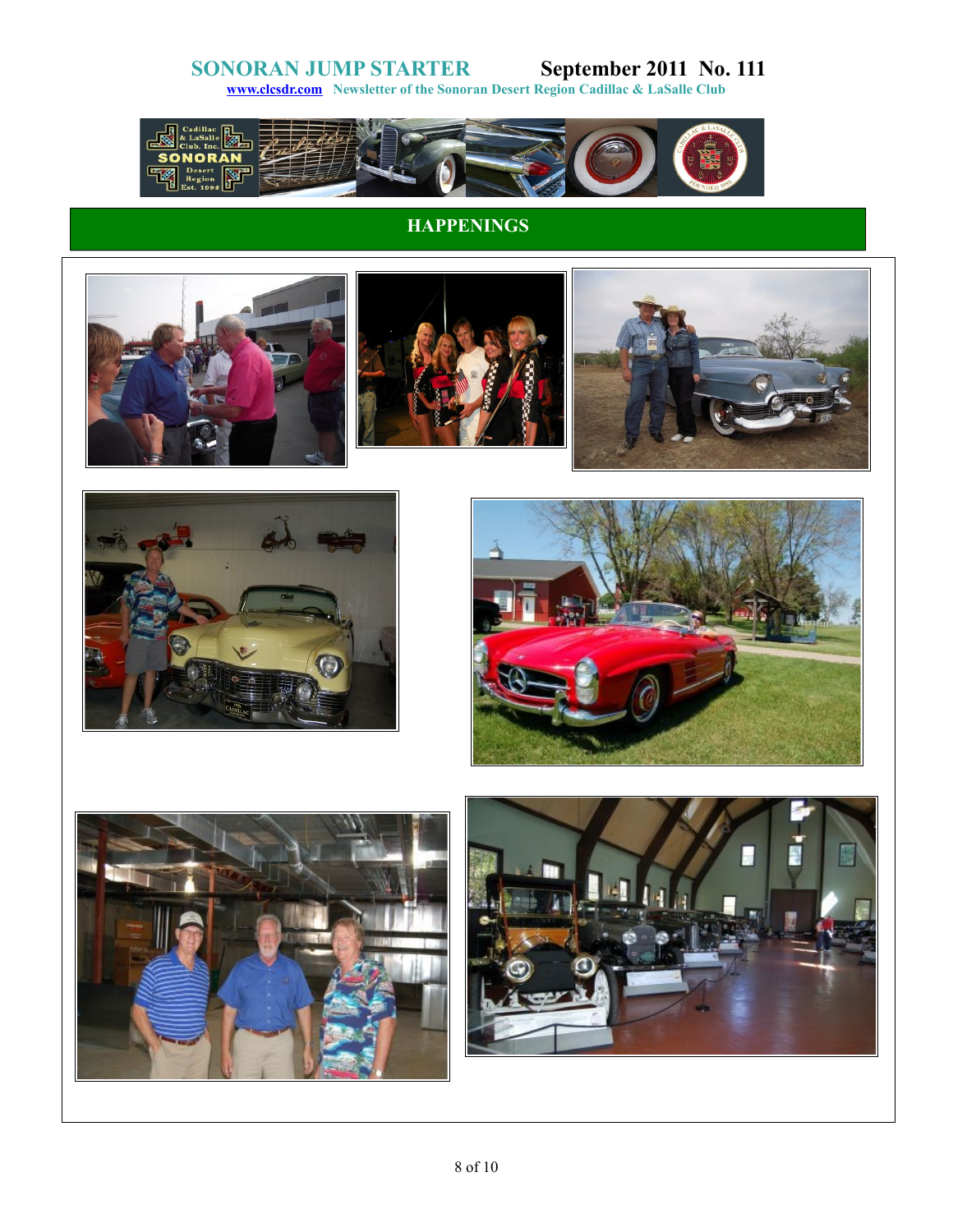**[www.clcsdr.com](http://www.clcsdr.com/) Newsletter of the Sonoran Desert Region Cadillac & LaSalle Club**



## **OTHER HAPPENINGS**